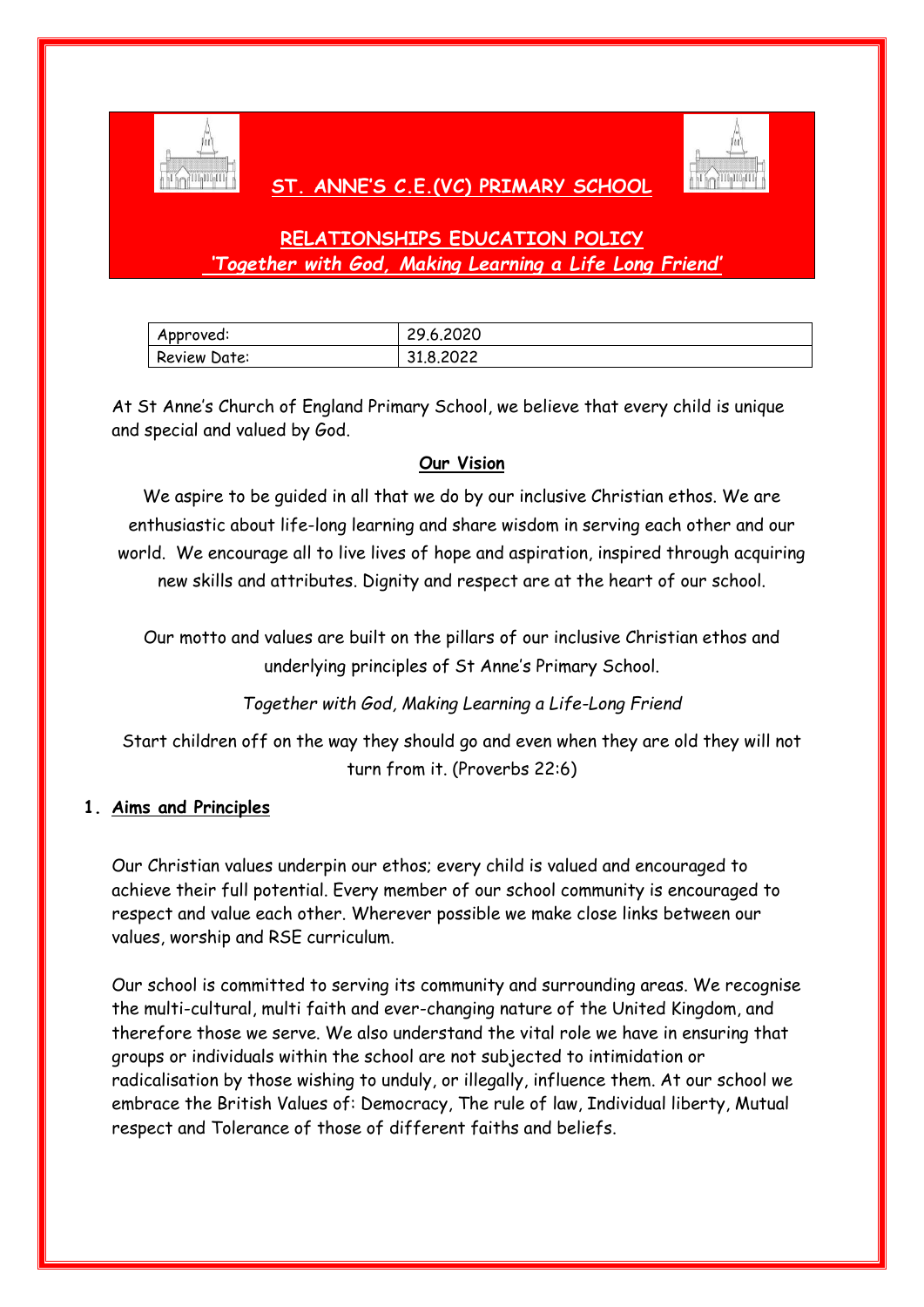We want our children to learn to understand and respect our common humanity, diversity and differences so that they can go on to form the effective, fulfilling relationships that are an essential part of life and learning.

The aims of relationships and sex education (RSE) at St Anne's C.E. Primary School are to:

- To understand about the range of relationships, including the importance of family for the care and support of children and one another
- To have the confidence and self-esteem to value themselves and others; helping pupils develop feelings of self-respect, confidence and empathy
- To develop confidence in talking, listening and thinking about feelings and relationships
- To be able to name parts of the body and describe how their bodies work
- Prepare pupils for puberty, and give them an understanding of sexual development and the importance of health and hygiene
- To understand the consequences of their actions and behave responsibly within relationships
- Create a positive culture around issues of sexuality and relationships
- To be able to recognise unsafe situations and be able to protect themselves and ask for help and support
- To understand the role, the media plays in forming attitudes
- To understand how safe routines can reduce the spread of viruses

These aims also compliment those of the Science curriculum in KS1 and KS2. (Appendix 4)

We recognise that Relationships and Sex Education is a highly sensitive subject but we firmly believe that effective RSE can make a significant contribution to the development of the personal skills needed by pupils if they are to establish and maintain healthy relationships. It also enables children and young people to make responsible and informed decisions about their health and well-being.

As a Church of England school, we will teach within a framework of Christian values and the Christian understanding that sex is a gift of God as part of creation. Whilst we use relationships and sex education to inform children about sexual issues, we do this with regard to matters of morality and individual responsibility, and in a way that allows children to ask and explore moral questions. Sensitivity and respect will be shown to all children when teaching about personal relationships and sex education and RSE is taught in a way to ensure that there is no stigmatisation of children based on their home/personal circumstances.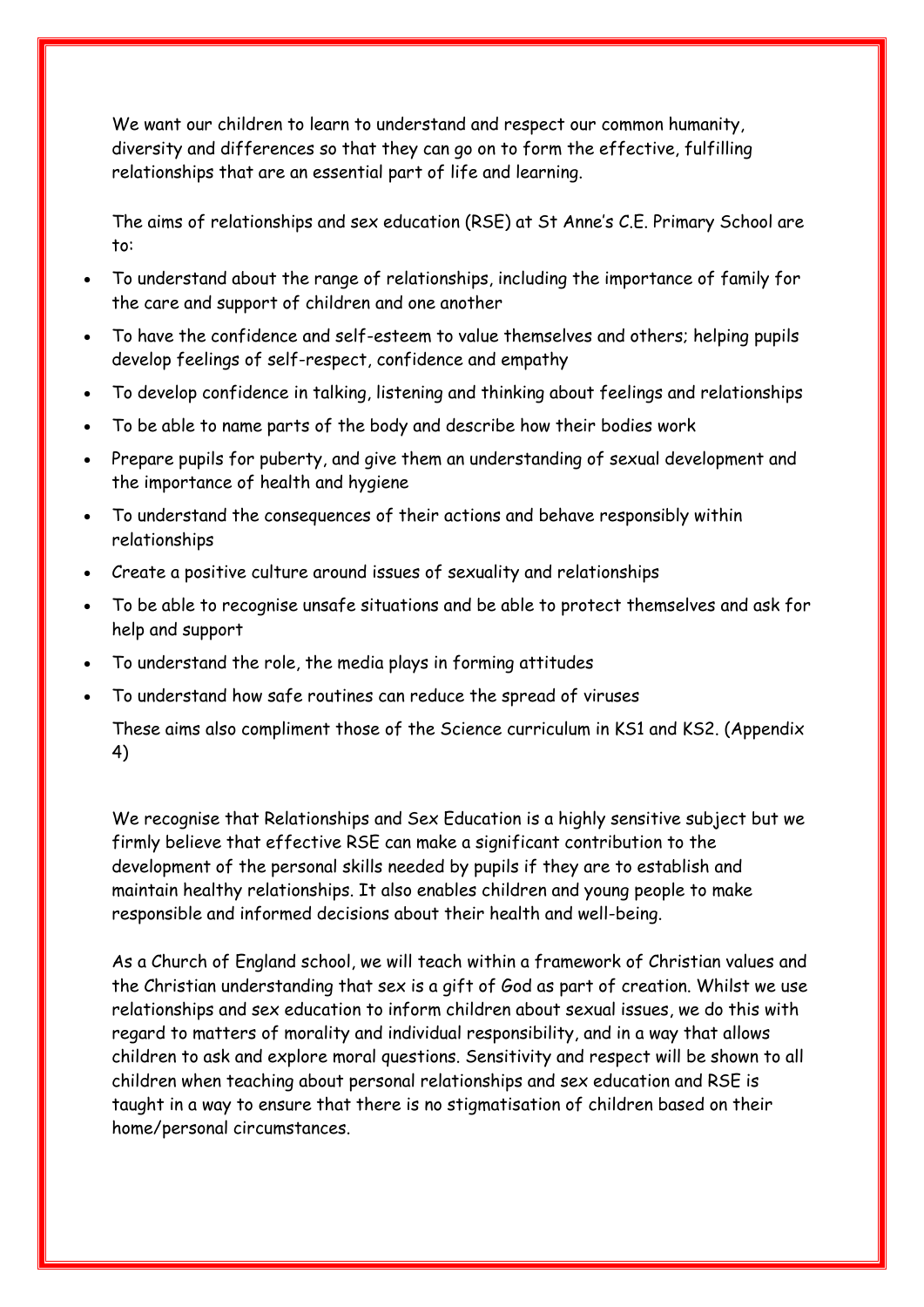Our RSE teaching and learning is set within a context that is consistent with the school's Christian ethos and values:

- It is based on inclusive Christian principles and values
- It is taught in the light of the belief in the absolute worth of all people and the unconditional infinite love of God.
- It reflects that sex is a gift from God: a human longing for an intimate union.
- It is sensitive to the circumstances of all children and is mindful of the expressions of family life in our culture, yet it should also uphold the Church of England values regarding relationships and marriage.
- Issues regarding human sexuality should be addressed sensitively.
- The exploration of reproduction and sexual behaviour within the science curriculum should stand alongside the exploration of relationships, values and morals and Christian belief.

#### **2. Statutory requirements**

St Anne's C.E. Primary School is a maintained primary school (through Staffordshire Local Education Authority) and **we must provide relationships education** to all pupils as per section 34 of the [Children and Social work act 2017.](http://www.legislation.gov.uk/ukpga/2017/16/section/34/enacted)

However, we are not required to provide sex education but we do need to teach the elements of sex education contained in the science curriculum. (see appendix 4)

In teaching RSE, we must have regard to *guidance* issued by the secretary of state as outlined in section 403 of the [Education Act 1996.](http://www.legislation.gov.uk/ukpga/1996/56/contents)

At St Anne's C.E. Primary School we teach RSE as set out in this policy.

#### **3. Policy development**

This policy has been developed with engagement from staff, pupils and parents. The engagement and policy development process involved the following steps:

-The RSE Leadership Team consisting of the P.S.H.E. lead, R.E. lead, Science lead and Headteacher consulted all relevant information including relevant national and local guidance

-Staff consultation – all school staff were given the opportunity to look at the policy and make recommendations

-Parent/carers engagement meeting – parents and any interested parties were invited to attend a meeting about the policy. The schools' Parent forum were also engaged in the creation of this policy.

-Ratification – once amendments were made, the policy was shared with governors and ratified

#### **4. Definition**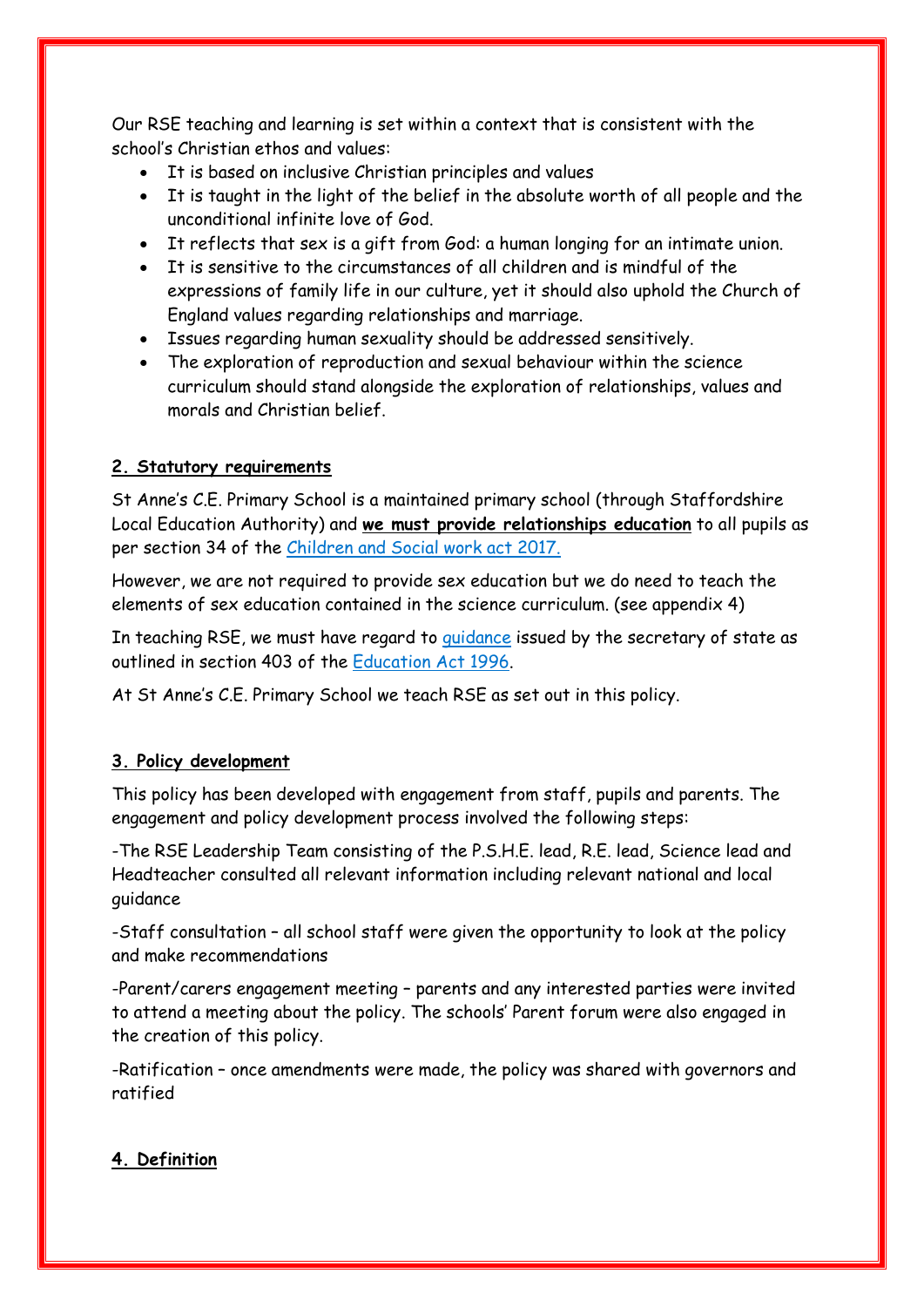RSE is about the emotional, social and cultural development of pupils, and involves learning about relationships, sexual health, sexuality, healthy lifestyles, diversity and personal identity. RSE involves a combination of sharing information, and exploring issues and values. RSE is not about the promotion of sexual activity.

#### **5. Curriculum**

Our curriculum is set out as per Appendices 1 and 2, but we may need to adapt it as and when necessary.

We have developed the curriculum in consultation with parents, pupils and staff, taking into account the age, needs and feelings of pupils. If pupils ask questions outside the scope of this policy, teachers will respond in an appropriate manner so they are fully informed and don't seek answers online.

Whilst Primary sex education is not compulsory in primary schools, St Anne's C.E. Primary School has decided to provide some additional content on sex education (see Appendix 2) to meet the needs of our pupils.

Primary sex education will focus on:

• Preparing boys and girls for the changes that adolescence brings

For more information about our curriculum, see our curriculum overview in Appendix 1.

#### **6. Delivery of RSE**

RSE is taught within the personal, social, health and economic (PSHE) education curriculum. Biological aspects of RSE are taught within the science curriculum, and other aspects are included in Religious Education (RE) and / or within Worship.

Relationships education focuses on teaching the fundamental building blocks and characteristics of positive relationships including:

- Families and people who care for me
- Caring friendships
- Respectful relationships
- > Online relationships
- Being safe

For more information about our RSE curriculum, see Appendices 1 and 2.

These areas of learning are taught within the context of family life taking care to ensure that there is no stigmatisation of children based on their home circumstances (families can include single parent families, LGBT parents, families headed by grandparents, adoptive parents, foster parents/carers amongst other structures) along with reflecting sensitively that some children may have a different structure of support around them (for example: looked after children or young carers).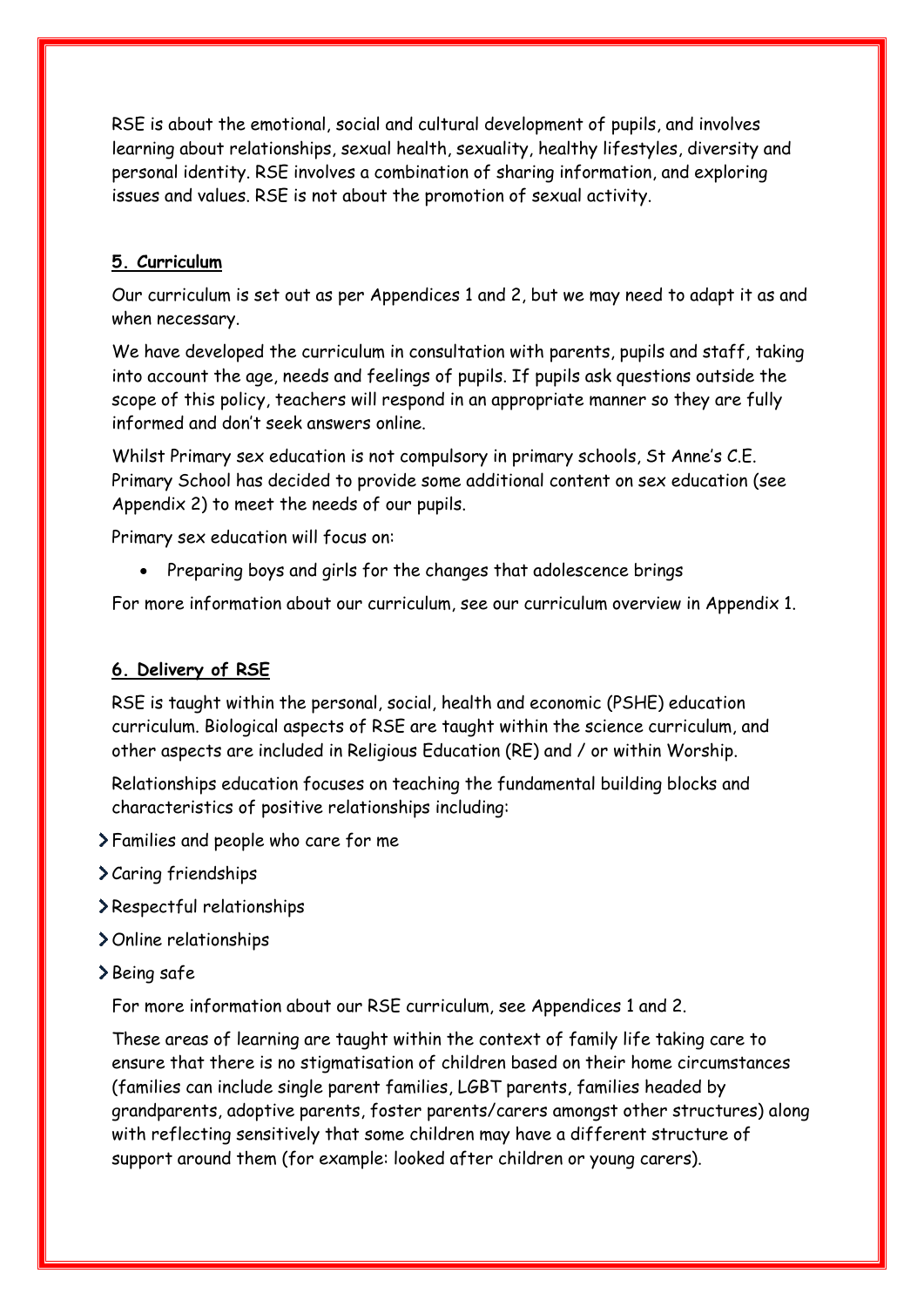#### **7. Roles and responsibilities**

#### **7.1 The governing board**

The governing board will approve the RSE policy, and hold the Headteacher to account for its implementation.

#### **7.2 The Headteacher**

The Headteacher is responsible for ensuring that RSE is taught consistently across the school, and for managing requests to withdraw pupils from [non-statutory/non-science] components of RSE (see section 8).

#### **7.3 Staff**

Staff are responsible for:

- Delivering RSE in a sensitive way
- Modelling positive attitudes to RSE
- Monitoring progress
- Responding to the needs of individual pupils
- Responding appropriately to pupils whose parents wish them to be withdrawn from the [non-statutory/non-science] components of RSE

Staff do not have the right to opt out of teaching RSE. Staff who have concerns about teaching RSE are encouraged to discuss this with the Headteacher. All staff have received training on the delivery and more training is accessible should staff feel that it is appropriate.

The members of staff responsible for leading RSE at St Anne's C.E. Primary School is Miss Hannah Buckley and Mr Edward Hobson.

The governor with a responsibility for RSE at St Anne's C.E. Primary School is Mrs Rachel Orbell.

Teachers will reply to, and answer, children's questions sensitively and openly. They will ensure that balanced information is provided which will take into account the different faiths' views and avoid any negative impressions.

Teachers will need to answer questions that may arise through the direct teaching of sex education, as well as those that may be asked at other times. All questions will be handled sensitively and set within a general context.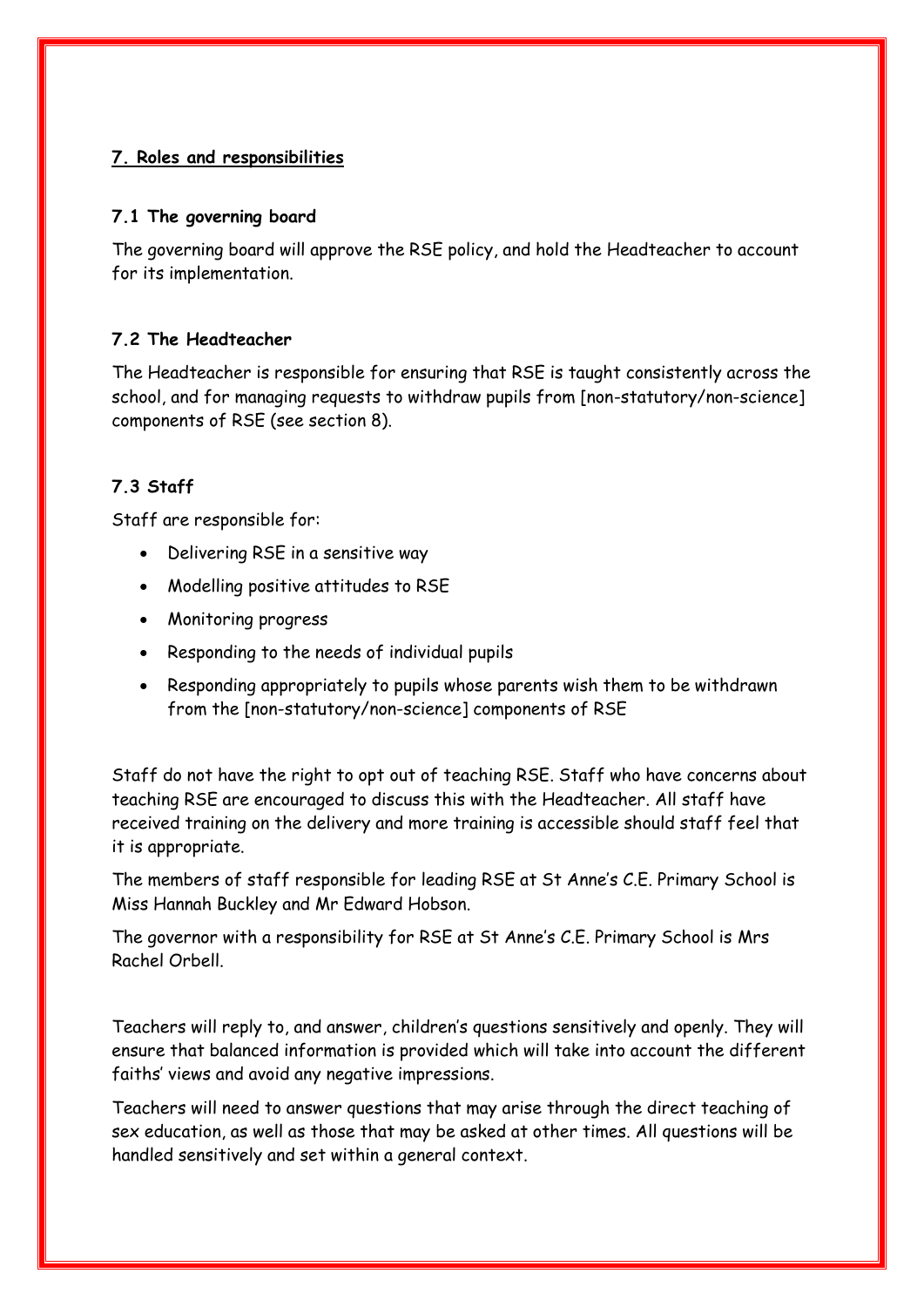Questions which teachers feel uncertain about answering should be discussed with a senior member of staff and answered at a later date. Consideration should be given to religious or cultural factors, and to parents' wishes before questions are answered.

If the teacher decides to discuss the matter on an individual basis, a record must be kept of that discussion.

#### **7.4 Pupils**

Pupils are expected to engage fully in RSE and, when discussing issues related to RSE, treat others with respect and sensitivity.

#### **7.5 The Role of Other Members of the Community**

The school liaises with external agencies regarding the school RSE programme, and ensures that all adults who work with children on these issues are aware of the school policy, and that they work within this framework.

We encourage other valued members of the community to work with us to provide advice and support to the children with regard to health education. In particular, members of the Local Health Authority, such as the school nurse and other health professionals, give us valuable support with our sex education programme. Health professionals are expected to work within the school's RSE policy and on the instructions of Headteacher.

All sessions run by a visiting speaker should also be attended by a teacher familiar with the policy.

### **8. Parents' Right To Withdraw**

The school is well aware that the primary role in children's sex education lies with parents and carers. We wish to build a positive and supporting relationship with the parents of children at our school through mutual understanding, trust and co-operation.

In promoting this objective, we:

- inform parents about the school's relationships and sex education policy and practice;
- answer any questions that parents may have about the sex education of their child;
- take seriously any issue that parents raise with teachers or governors about this policy or the arrangements for RSE in the school;
- encourage parents to be involved in reviewing the school policy and making modifications to it as necessary;
- inform parents about the best practice known with regard to RSE, so that the teaching in school supports the key messages that we hope parents and carers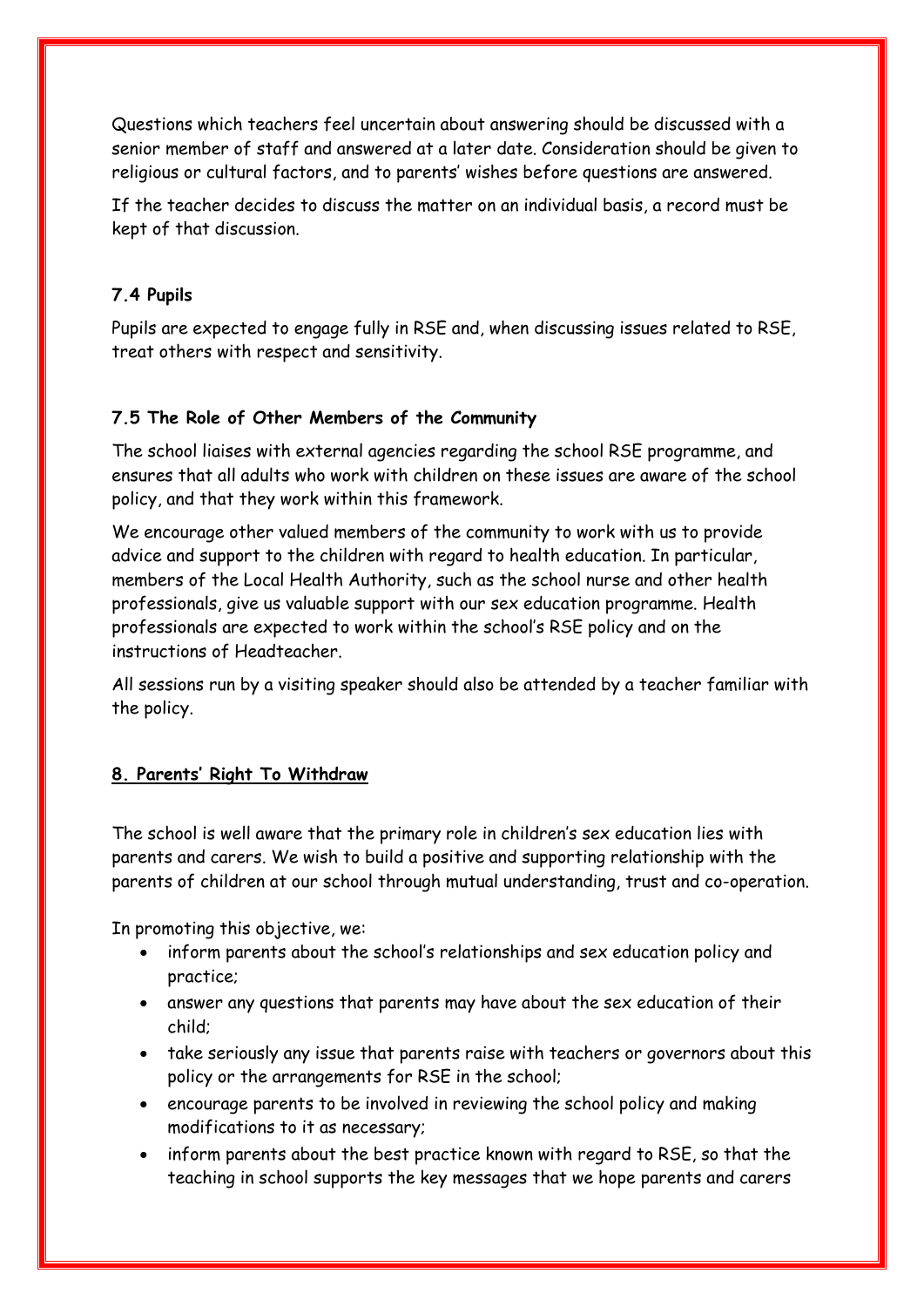give to children at home. We believe that, through this mutual exchange of knowledge and information, children will benefit from being given consistent messages about their changing body and their increasing responsibilities.

**Parents do not have the right to withdraw their children from relationships education.** Parents have the right to withdraw their children from the [nonstatutory/non-science] components of sex education within RSE. These aspects can be found within the overview in Appendix 2. Requests for withdrawal should be put in writing using the form found in Appendix 5 of this policy and addressed to the Headteacher. Alternative work will be given to pupils who are withdrawn from sex education.

Whenever more sensitive or specific aspects of this work are covered it is important to notify parents and carers. Many are comfortable with the school taking the lead on planned learning, but want to be prepared to answer their children's subsequent questions or simply talk together about their children's learning. Whenever more sensitive or specific aspects of this work are covered it is important to notify parents and carers. We will notify parents when particular aspects of sex education will be taught.

#### **9. Confidentiality**

Sex education lessons will be taught in a sensitive manner by a qualified teacher. However, if a child makes a reference to being involved, or likely to be involved in sexual activity, then the teacher will take the matter seriously and deal with it as a matter of child protection. Teachers will respond in a similar way if a child indicates that they may have been a victim of abuse. In these circumstances, the teacher will talk to the child as a matter of urgency. If the teacher has concerns, they will draw these to the attention of the designated person responsible for child protection, or the Head Teacher.

Legally, the school cannot offer or guarantee absolute confidentiality. We aim to ensure that pupils' best interests are maintained and try to encourage pupils to talk to their parents or carers to provide support. If confidentiality has to be broken, then pupils are informed first and then supported by the designated teacher throughout the whole process.

#### **10. Training**

Staff are trained on the delivery of RSE as part of their induction and it is included in our continuing professional development calendar.

The Headteacher will also invite visitors from outside the school, such as school nurses, to provide support and training to staff teaching RSE.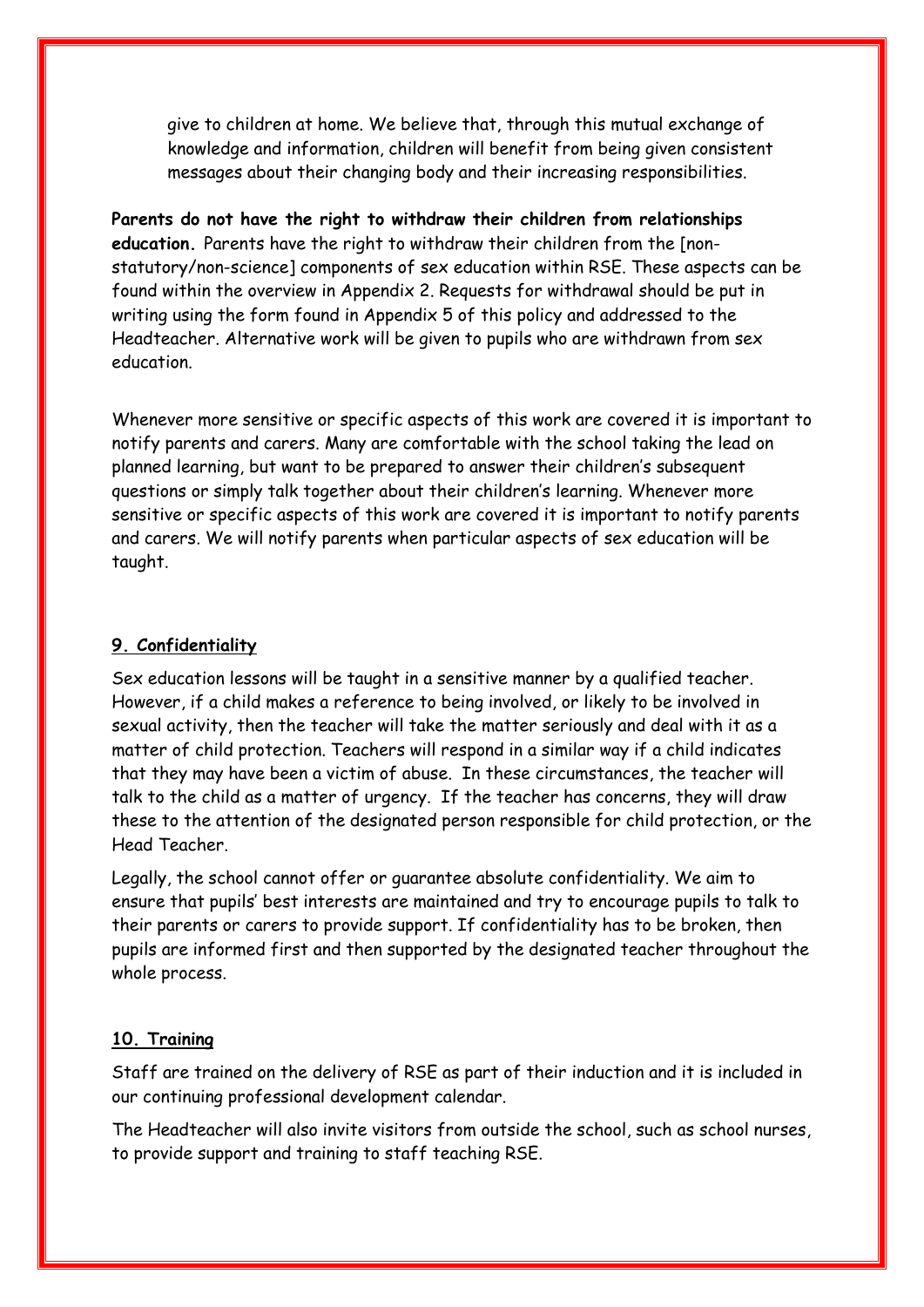#### **11. Special Needs**

Pupils with special educational needs will be given the opportunity to fully participate in RSE lessons, and a differentiated programme will be provided where necessary, to ensure that all pupils gain a full understanding.

#### **12. Equal Opportunities**

RSE will be given to ensure quality of access for all pupils, regardless of gender, race or disability, so giving equal opportunities and avoiding discrimination.

#### **13. Monitoring arrangements**

The delivery of RSE is monitored by Miss Hannah Buckley (PSHE lead) and Mr Edward Hobson (Headteacher) through:

planning scrutinies; learning walks; pupil voice discussions; work scrutinies as in line with the St Anne's School Improvement Timeline.

Pupils' development in RSE is monitored by class teachers as part of our internal assessment systems.

This policy will be reviewed by Mr Edward Hobson annually. At every review, the policy will be approved by St Anne's C.E. Primary School Governing Body

#### **Further Policies**

In conjunction with this policy, please also see:

- Behaviour Policy
- Safeguarding Policy
- Anti-bullying Policy
- Confidentiality procedures
- Science Policy
- P.E. Policy
- R.E. Policy
- P.S.H.E. Policy
- Drugs Policy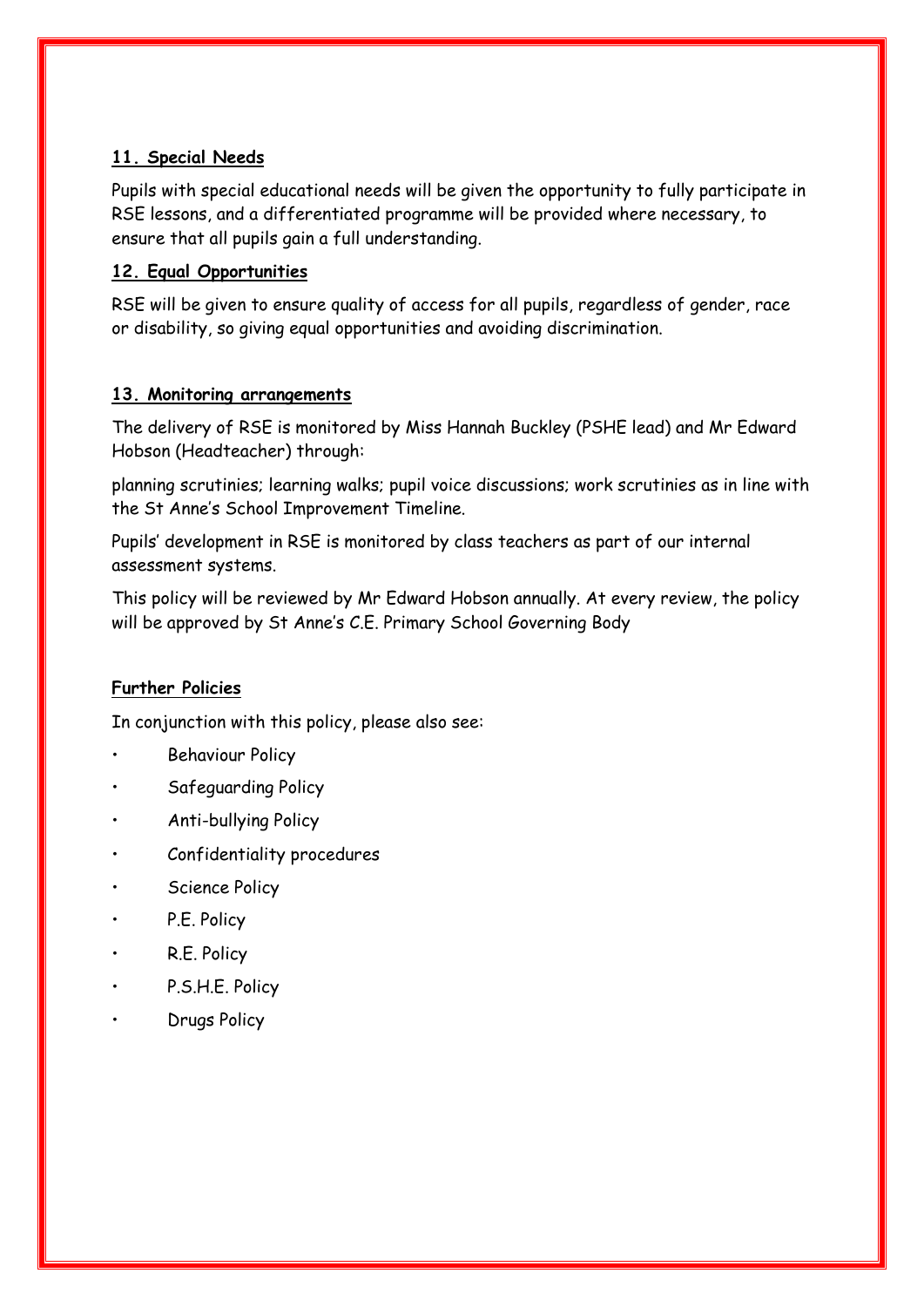#### **Appendix 1: Curriculum Overview**

St Anne's C.E Primary School has chosen the Entrust Scheme of Work to help meet its needs for the RSE curriculum. This scheme came about as a result of requests from schools to draw together best practice guidance in PSHE education and Citizenship. The scheme is divided up into year groups and six topic areas are covered each year.

The six topics are: -

- Me and my School
- Me and my Relationships
- Happy and Healthy Me
- Me and my Safety
- Me and Other People
- Me in the World

In order to teach appropriate PSHE education it is highly recommended that this Scheme of Work is used as a basis for planning and that lessons are adapted to suit the needs of the children in your school. When the Scheme of work is first introduced it may be necessary to use activities from a lower year group.

The Scheme of Work was originally written before the statutory implementation of Relationships Education and Health Education. In the light of this the Scheme has been reviewed and updated. Links to the new guidance are included in all the relevant units and an overview map is included below. Where areas previously included in the scheme are not part of the statutory guidance reference is made to the previous National Curriculum. These areas are still considered to be good practice to teach and will support children's personal development and contribute to the other statutory areas outlined above such as Prevent.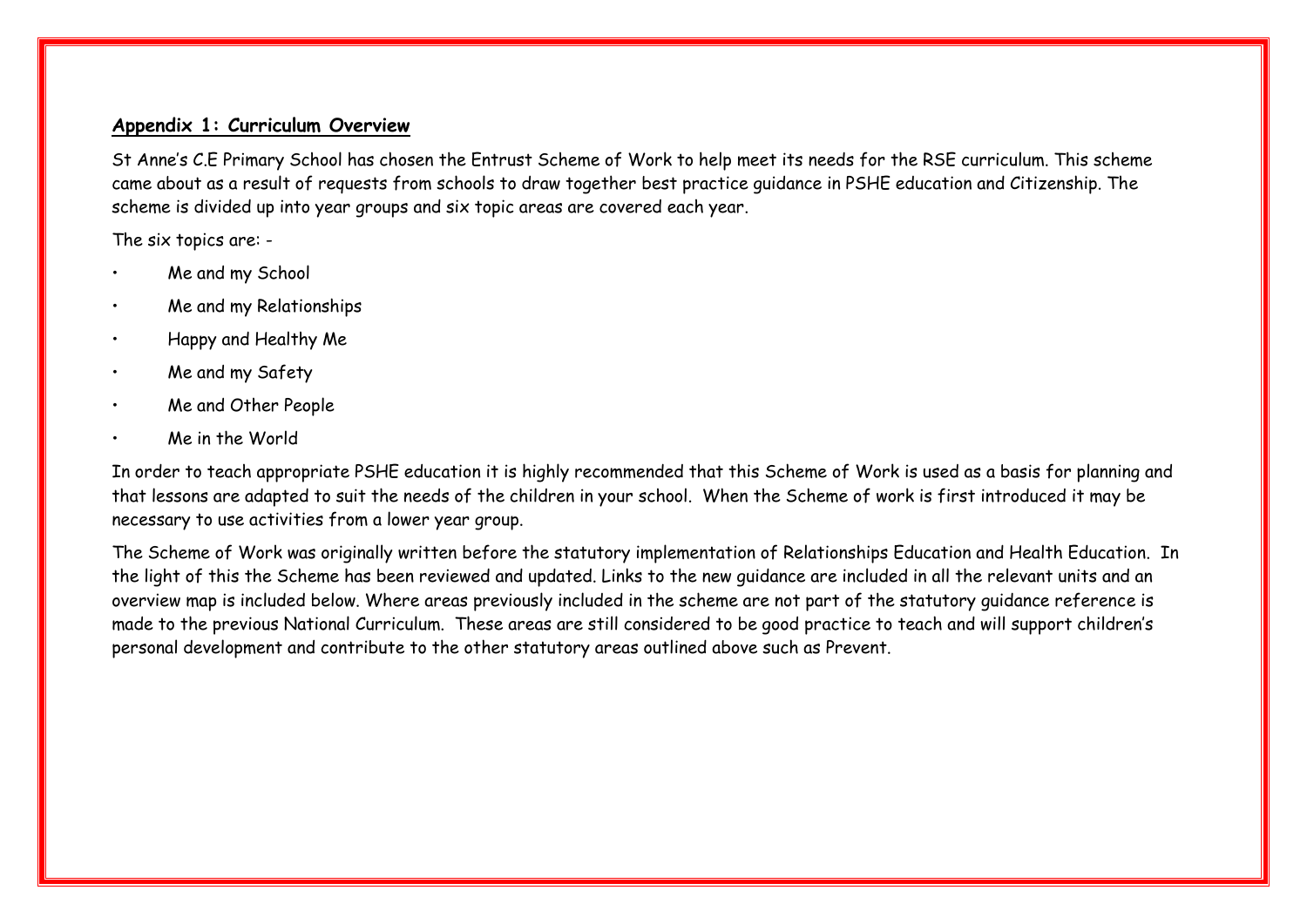|                                                | Me and My School                                                                                                                                                                                                                                                                    | Happy and Healthy Me                                                                                                                                                   | Me in the World                                                                                                                                                                                                                                               | Me and My Safety                                                                                                                                                                                              | Me and My<br>relationships                                                                                                    | Me and Other People                                                                                                                                     |
|------------------------------------------------|-------------------------------------------------------------------------------------------------------------------------------------------------------------------------------------------------------------------------------------------------------------------------------------|------------------------------------------------------------------------------------------------------------------------------------------------------------------------|---------------------------------------------------------------------------------------------------------------------------------------------------------------------------------------------------------------------------------------------------------------|---------------------------------------------------------------------------------------------------------------------------------------------------------------------------------------------------------------|-------------------------------------------------------------------------------------------------------------------------------|---------------------------------------------------------------------------------------------------------------------------------------------------------|
| <b>Foundation</b><br><b>Stage</b><br>Reception | Getting to know my school<br>• Who is in my class<br>• Adults in school<br>• My classroom<br>• The school building                                                                                                                                                                  | Hand washing<br>Healthy eating<br>$\bullet$<br>Teeth<br>Medicines<br>$\bullet$<br>Being happy<br>$\bullet$                                                             | Transition<br>School Council<br>New experiences in<br>year 1<br>Summer holidays<br>$\bullet$<br>including safety in the<br>wider world                                                                                                                        | Safety in the classroom<br>Safety in school<br>Safety in the<br>playground<br>People who help us keep<br>safe                                                                                                 | Being a good friend<br>Who is in my family<br>Different types of<br>family                                                    | Celebrating special<br>$\bullet$<br>events<br>Same and different<br>$\bullet$                                                                           |
|                                                | Autumn 1                                                                                                                                                                                                                                                                            | Spring 2                                                                                                                                                               | Summer 2                                                                                                                                                                                                                                                      | Spring 1                                                                                                                                                                                                      | Autumn <sub>2</sub>                                                                                                           | Summer 1                                                                                                                                                |
| <b>Key Stage</b><br>Year 1                     | Class rules<br>School Council<br>Making choices<br>$\bullet$<br>Compromise<br>$\bullet$<br>Skills of a<br>$\bullet$<br>representative<br>Own skills in relation to<br>$\bullet$<br>School Council<br>Class meetings                                                                 | My body<br>Parts of the body<br>Changing needs<br>Influences on health<br>and wellbeing<br>Likes and dislikes<br>Consequences of<br>choices<br><b>Emotional health</b> | Pets and animals<br>Likes and dislikes<br>$\bullet$<br>Right and wrong<br>$\bullet$<br>Needs of animals<br>$\bullet$<br>Fair and unfair<br>$\bullet$<br>Human needs<br>$\bullet$                                                                              | Medicines<br>Identifying risks and<br>ways to stop accidents<br>happening<br>People who help us<br>Road safety - keeping<br>safe near the road and<br>in the car                                              | Valuing themselves<br>Family - different<br>types<br>Friendship skills<br>Good and bad<br>friendships<br>Making choices       | My identity<br>$\bullet$<br>Groups belong to<br>$\bullet$<br>Bullying<br>$\bullet$                                                                      |
| Year 2                                         | Class rules<br>why have rules<br>$\bullet$<br>School Council<br>How it works<br>$\bullet$<br>Role of a representative<br>$\bullet$<br>Class council meeting<br>$\bullet$<br>Feelings<br>Name feelings<br>$\bullet$<br>Dealing with feelings<br>$\bullet$<br>including negative ones | Body parts<br>Personal hygiene<br>Spread of germs and<br>diseases<br><b>Balanced diet</b><br>Healthy lunchbox                                                          | Local area<br>Positive and negatives<br>٠<br>of the local area<br>Discussion<br>$\bullet$<br>Role in improving area<br>$\bullet$<br>Money<br>Sources of money<br>$\bullet$<br>Uses of money<br>$\bullet$<br>Keeping money safe<br>Making choices<br>$\bullet$ | Safe and unsafe: -<br>Things e.g. medicines<br>and household<br>substances<br>Places e.g. roads<br>People i.e. safe and<br>unsafe touches, feeling<br>comfortable/uncomfort<br>able, secrets and<br>surprises | Working together<br>Behaviour and impact on<br>others<br>Resolving conflict<br>Teasing and bullying<br>Changing relationships | Similarities and<br>$\bullet$<br>differences between<br>boys and girls<br>Different types of<br>$\bullet$<br>families<br>Race and religion<br>$\bullet$ |

## **St Anne's C.E. Primary School Curriculum Overview**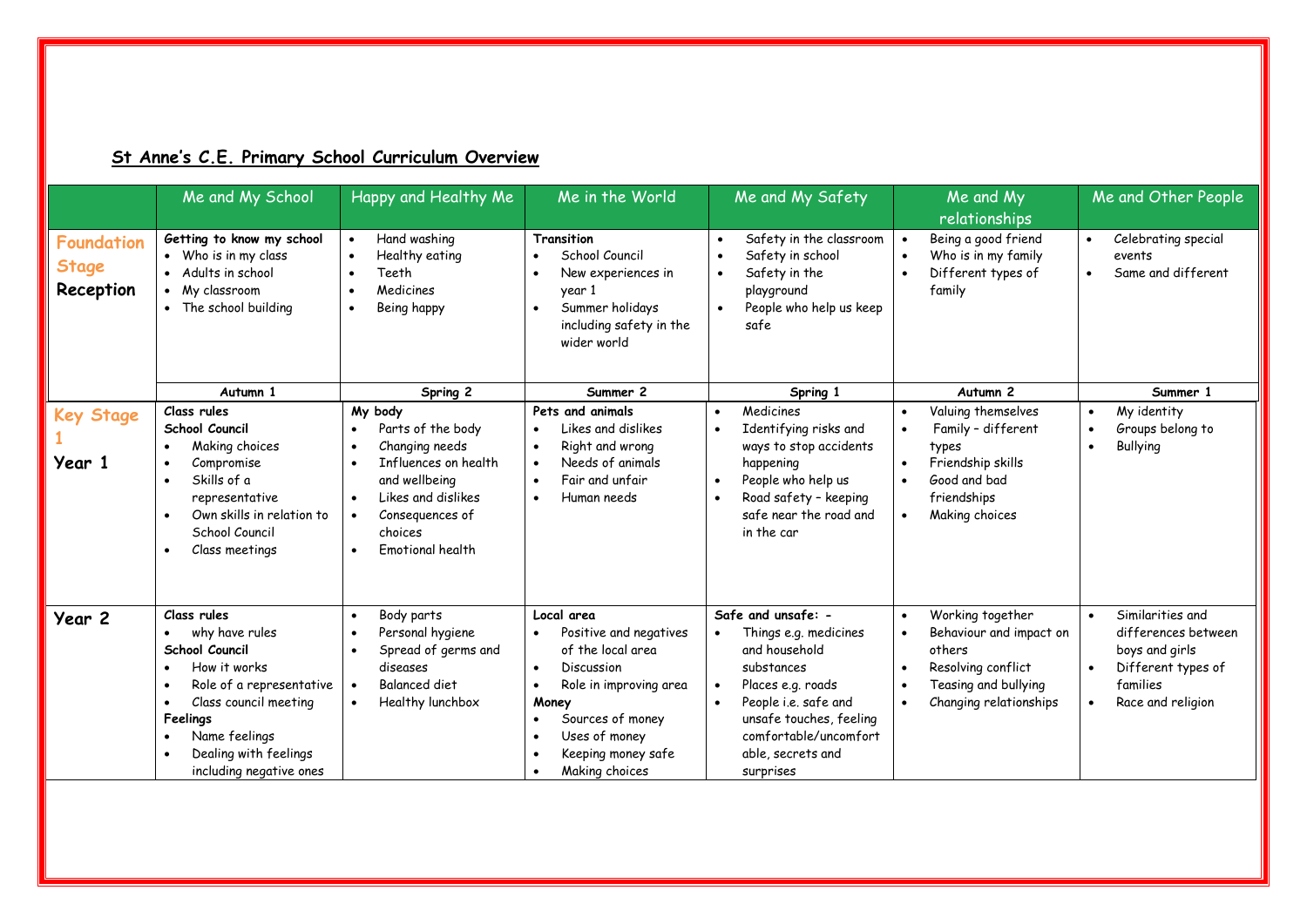|              |           | Me and My School   |           | Happy and Healthy Me    |           | Me in the World      |           | Me and My Safety         |           | Me and My relationships            |           | Me and Other People     |
|--------------|-----------|--------------------|-----------|-------------------------|-----------|----------------------|-----------|--------------------------|-----------|------------------------------------|-----------|-------------------------|
| Key          | $\bullet$ | Class rules        |           | <b>Balanced diet</b>    |           | Managing money       | $\bullet$ | What is risk             | $\bullet$ | Differences between boys and girls | $\bullet$ | My identity             |
| <b>Stage</b> | $\bullet$ | New challenges     | $\bullet$ | Impact of healthy       | $\bullet$ | Good value           | $\bullet$ | Road Safety              |           | (physical, emotional and social)   | $\bullet$ | My community - school   |
|              | $\bullet$ | Valuing themselves |           | diet                    |           | Resource allocation  | $\bullet$ | Pressure                 | $\bullet$ | Families                           |           | and local               |
|              | $\bullet$ | School Council     | $\bullet$ | Making choices          |           |                      | $\bullet$ | Safe and unsafe          | $\bullet$ | Choices                            | $\bullet$ | Similarities and        |
| Year 3       |           |                    |           |                         |           |                      |           | touches                  | $\bullet$ | Friendships                        |           | differences in          |
|              |           |                    |           |                         |           |                      |           |                          | $\bullet$ | Arguments                          |           | community               |
|              |           |                    |           |                         |           |                      |           |                          | $\bullet$ | Choices and influences             |           |                         |
| Year 4       |           | Class rules        | $\bullet$ | What keeps me           |           | Rights and           | $\bullet$ | Safety in school         | $\bullet$ | Life cycles in animals             | $\bullet$ | Similarities and        |
|              |           | Role of School     |           | healthy?                |           | responsibilities     | $\bullet$ | Responsibilities for my  | $\bullet$ | Changes experienced                |           | differences             |
|              |           | Council rep        |           | What can make me ill    |           | Rights of the Child  |           | safety and the safety    | $\bullet$ | Introduction to puberty            |           | Communities including   |
|              | $\bullet$ | Jobs on the School |           | - bacteria and viruses  |           | Jobs and duties      |           | of others                | $\bullet$ | Feelings and emotions              |           | <b>Britain</b>          |
|              | Council   |                    |           | Drugs - medicines and   |           |                      | $\bullet$ | E safety                 | $\bullet$ | Good and bad touches               | $\bullet$ | Respect and tolerance   |
|              | $\bullet$ | Class council      |           | Tobacco                 |           |                      |           |                          | $\bullet$ | Private parts                      |           |                         |
|              | $\bullet$ | My strengths and   |           | Good and bad habits     |           |                      |           |                          | $\bullet$ | Scenarios around physical contact  |           |                         |
|              |           | weaknesses         |           |                         |           |                      |           |                          |           | Bad secrets                        |           |                         |
|              |           |                    |           |                         |           |                      |           |                          | $\bullet$ | Loss                               |           |                         |
|              |           |                    |           |                         |           |                      |           |                          | $\bullet$ | Violence in relationships          |           |                         |
| Year 5       |           | My achievements    |           | Physical health         |           | How are laws made in | $\bullet$ | When do I feel unsafe    | $\bullet$ | Changes in boys and girls          | $\bullet$ | Identities in the UK    |
|              |           | My goals           |           | <b>Fmotional health</b> |           | the UK               | $\bullet$ | How can I deal with this | $\bullet$ | Menstrugtion/Periods               | $\bullet$ | Celebration of          |
|              | $\bullet$ | School Council rep |           | What can affect our     |           | Parliament           | $\bullet$ | Pressure including peer  | $\bullet$ | Realities and myths about periods  |           | diversity               |
|              | $\bullet$ | Class rules        |           | health including the    |           | Public money         |           | pressure                 | $\bullet$ | Provision in school for periods    | $\bullet$ | Racism                  |
|              |           |                    |           | media                   |           | Personal money -     | $\bullet$ | Getting help             | $\bullet$ | Gender stereotypes                 |           |                         |
|              |           |                    |           | How will my body        |           | loans, debt and      |           |                          | $\bullet$ | Hygiene                            |           |                         |
|              |           |                    |           | change as I grow up     |           | interest             |           |                          | $\bullet$ | Relationships                      |           |                         |
|              |           |                    |           |                         |           |                      |           |                          | $\bullet$ | Love                               |           |                         |
|              |           |                    |           |                         |           |                      |           |                          | $\bullet$ | What makes a good partner?         |           |                         |
|              |           |                    |           |                         |           |                      |           |                          | $\bullet$ | Unhealthy relationships            |           |                         |
|              |           |                    |           |                         |           |                      |           |                          | $\bullet$ | Pressure                           |           |                         |
| Year 6       |           | Class rules        |           | Internal sexual organs  |           | Environment and      | $\bullet$ | Drugs - solvents and     | $\bullet$ | Changing friendships and           | $\bullet$ | Diverse nature of UK    |
|              |           | Opportunities and  |           | Menstruation            |           | Sustainability       |           | alcohol                  |           | relationships                      | $\bullet$ | Life in other countries |
|              |           | challenges of Y6   |           | Conception              |           | Pressure groups and  | $\bullet$ | Pressure related to      |           |                                    | $\bullet$ | Stereotypes             |
|              |           | School Council     |           | Gender stereotypes      |           | charities            |           | drug use                 |           |                                    | $\bullet$ | Challenging             |
|              |           | My contribution to |           |                         |           |                      |           | Strategies for making    |           |                                    |           | stereotypes             |
|              |           | my school          |           |                         |           |                      |           | decisions and saying no  |           |                                    |           |                         |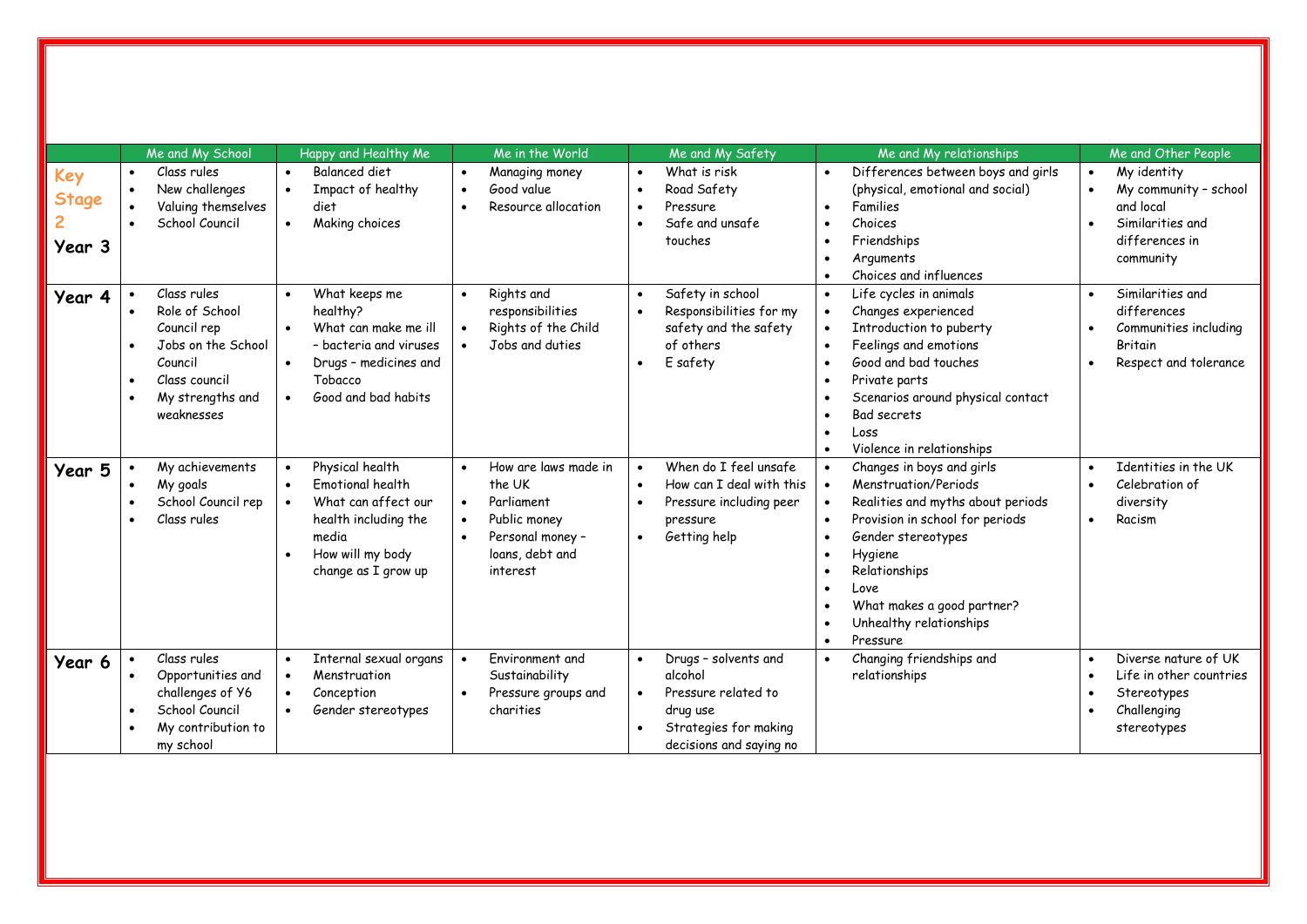#### **Appendix 2: RSE in the St Anne's C.E. Primary School (Entrust) Scheme of Work**

This document summarises the main RSE content in the Entrust Scheme of Work.

This has also been mapped against the statutory guidance for relationships education (REd), health education (H Ed) the Science (Sc) national curriculum and those which might be considered Sex education (S Ed).

In Primary school's sex education is not statutory however within the guidance the Department for Education "continues to recommend therefore that all primary schools should have a sex education programme tailored to the age and the physical and emotional maturity of the pupils. It should ensure that both boys and girls are prepared for the changes that adolescence brings and – drawing on knowledge of the human life cycle set out in the national curriculum for science - how a baby is conceived and born"

The Science National Curriculum for Year 1 requires schools to teach the names of external parts of the body. The Sex Education Forum recommends that this includes external genitalia. This is vital for safeguarding as it gives children the language to describe the private parts of their body and to seek help if they are abused. Within this scheme this vocabulary is introduced in Year 2 and St Anne's C.E. Primary School have decided to introduce in this year group.

Vocabulary and content which may be considered as sex education are highlighted in bold.

Within Year 5 and 6 vocabulary relating to the sexual body parts are part of the learning about puberty and the "changing adolescent body". These are part of the health education curriculum and therefore have to be taught to all children and there is no parental right to withdraw.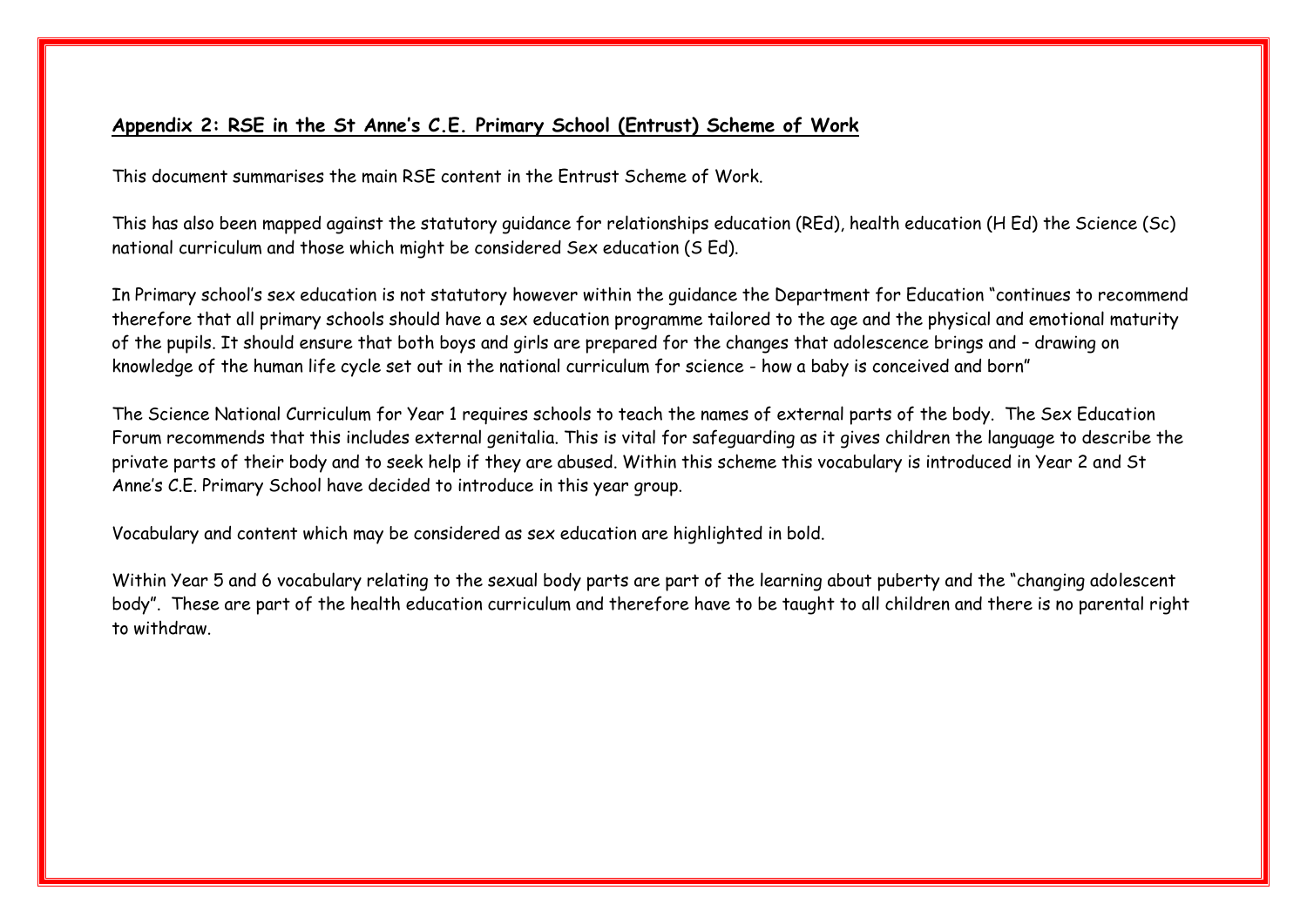| Year           | <b>Theme</b>               | Key concepts                                                                                                              | Vocabulary                                                                                                                                                                                 | R        | н  | <b>Sc</b> | $\mathsf{s}$ |
|----------------|----------------------------|---------------------------------------------------------------------------------------------------------------------------|--------------------------------------------------------------------------------------------------------------------------------------------------------------------------------------------|----------|----|-----------|--------------|
|                |                            |                                                                                                                           |                                                                                                                                                                                            | Ed       | Ed |           | Ed           |
| <b>FS</b>      | Me and my<br>Relationships | Friends<br>Families                                                                                                       | Friend, like, sharing, caring, listening, understanding, fun, family,<br>different, same, mum, dad, step mum, step dad, brother, sister,<br>grandparent, auntie, uncle, cousin             | У        |    |           |              |
|                | Happy and<br>Healthy Me    | Parts of the body<br>Changes from baby to adult<br>What can we do now and what<br>can we do in the future                 | Head, neck, shoulders, arms, hands, fingers, legs, feet, toes, face, eyes,<br>nose, mouth, ears, teeth, hair, knee elbow, child, teenager, elderly,<br>change, needs, grow and develop     | У        |    | У         |              |
|                | Me and My<br>Relationships | Types of families<br>Special people<br>Friends<br>Making choices                                                          | Family, relationship, different, similar, respect, care, love, look after<br>like, trust, share, listen, help, talk, kind,<br>good friend and choice                                       | У        |    |           |              |
| $\overline{c}$ | Happy and<br>Healthy Me    | Parts of the body<br>Germs and diseases                                                                                   | Nipples, penis, testicles, (labelling parts of the body) clean, dirty,<br>hygiene, washing, infection, disease, germ, spread, catch, illness, stop,<br>cover, nurse, doctor and pharmacist | <b>y</b> | y  |           | y            |
|                | Me and My<br>Relationships | Getting on with others<br>Dealing with conflict<br>Teasing and bullying<br>Changing relationships                         | Behaviour, affect, others, sharing, taking turns, helping, rules, fair,<br>unfair, right, wrong, kind, unkind, special, change, loss, happy, sad,<br>angry, remember, talk and share       | У        |    |           |              |
|                | Me and My<br>Safety        | Keeping safe in relation to<br>people<br>Surprises and secrets                                                            | Safe, unsafe, comfortable, uncomfortable,<br>acceptable, unacceptable, secret, surprise, tell, no and stop                                                                                 | У        |    |           |              |
|                | Me and Other<br>People     | Differences between boys<br>and girls (not physical)<br>Gender stereotypes<br>Stonewall - Same Love<br>Different Families | Boy, girl, male, female, family, same, different and similar                                                                                                                               | y        |    |           |              |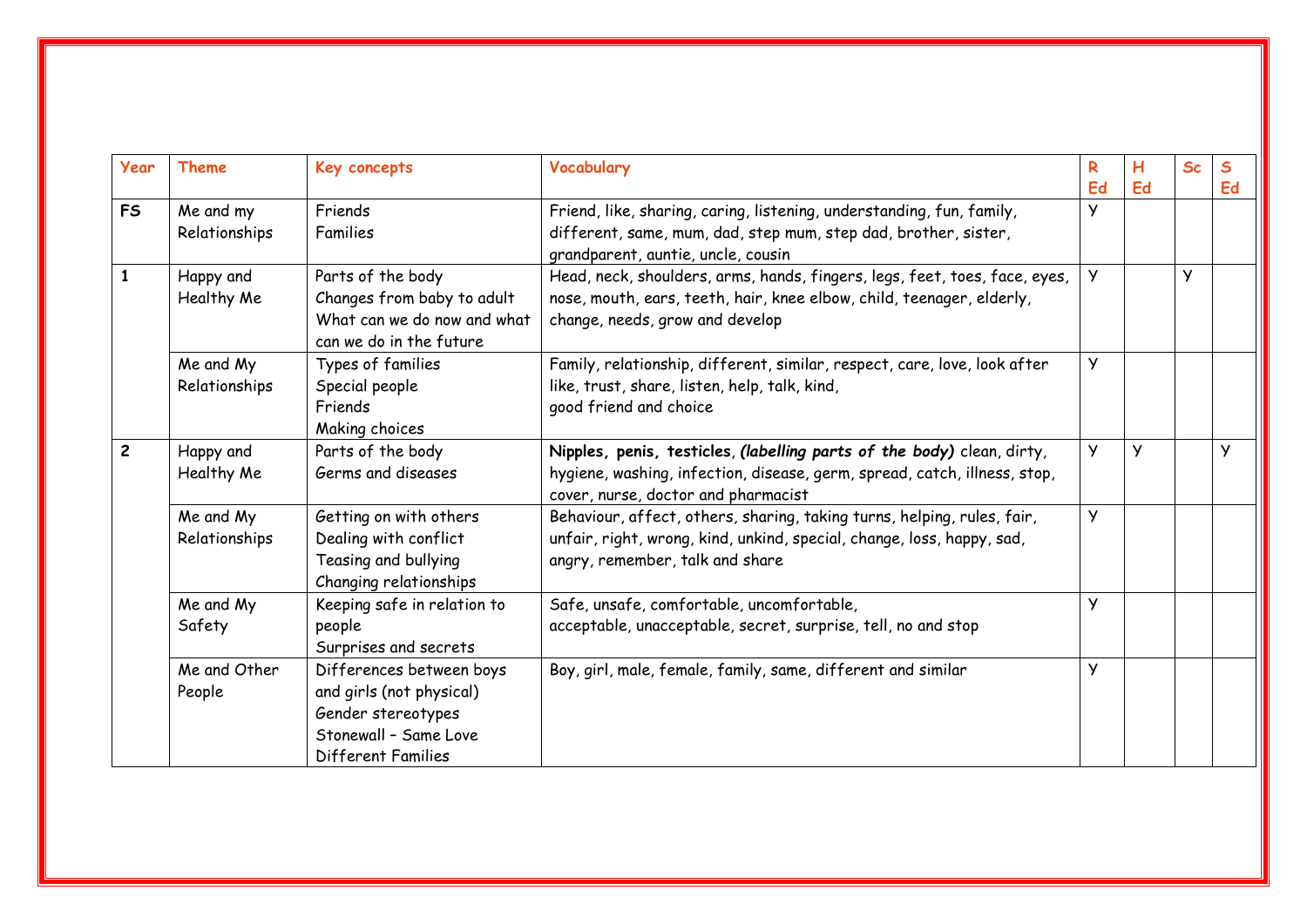| Year         | <b>Theme</b>               | Key concepts                                                                                                                                                                                                                                  | Vocabulary                                                                                                                                                                                                                                                                                                                                                                                            | R        | н      | <b>Sc</b> | S      |
|--------------|----------------------------|-----------------------------------------------------------------------------------------------------------------------------------------------------------------------------------------------------------------------------------------------|-------------------------------------------------------------------------------------------------------------------------------------------------------------------------------------------------------------------------------------------------------------------------------------------------------------------------------------------------------------------------------------------------------|----------|--------|-----------|--------|
|              |                            |                                                                                                                                                                                                                                               |                                                                                                                                                                                                                                                                                                                                                                                                       | Ed       | Ed     |           | Ed     |
| $\mathbf{3}$ | Me and My<br>Relationships | Differences between boys and<br>girls (physical, emotional and<br>social)<br>Families<br>Choices<br>Friendships<br>Arguments<br>Choices and influences                                                                                        | Knee, elbow, shoulder, wrist, ankle, stomach, heart, lungs, brain, tongue<br>penis, testicles, vagina (labelling parts of the body) male, female,<br>boy, girl, changes, physical, emotional, social, teenager, family, parent,<br>carer, partner, mum, dad, grandparents, step mum and step dad                                                                                                      | <b>y</b> | $\vee$ |           | $\vee$ |
|              | Me and My<br>Safety        | Physical contact - acceptable<br>and not acceptable<br>Dealing with physical contact<br>NSPCC PANTs resource                                                                                                                                  | Acceptable, unacceptable, depends, worried, hurt, upset, tell, good<br>secret, bad secret and surprise,                                                                                                                                                                                                                                                                                               | У        |        |           |        |
| 4            | Happy and<br>Healthy Me    | Illness<br>Spread of disease                                                                                                                                                                                                                  | Bacteria, virus, germs III, unwell, spread stop and hygiene                                                                                                                                                                                                                                                                                                                                           |          | y      |           |        |
|              | Me and My<br>Relationships | Life cycles in animals<br>Changes experienced<br>Introduction to puberty<br>Feelings and emotions<br>Good and bad touches<br>Private parts<br>Scenarios around physical<br>contact<br><b>Bad secrets</b><br>Loss<br>Violence in relationships | Life cycle, grow, change, mature, develop, puberty, body processes,<br>inevitable,<br>grow, bigger, taller, heavier, stronger, change, developing, feelings,<br>emotions, moods, relationships, safe, unsafe, comfortable,<br>uncomfortable, private,<br>acceptable, unacceptable<br>feelings, loss, separated, died, relief, regret, remember, support, share,<br>violence, enemy and responsibility | y        | Ÿ      | У         |        |
|              | Me and My<br>Safety        | Hazards online including<br>relationships on line                                                                                                                                                                                             | On line, passwords, personal information, CEOP button and secret                                                                                                                                                                                                                                                                                                                                      | y        |        |           |        |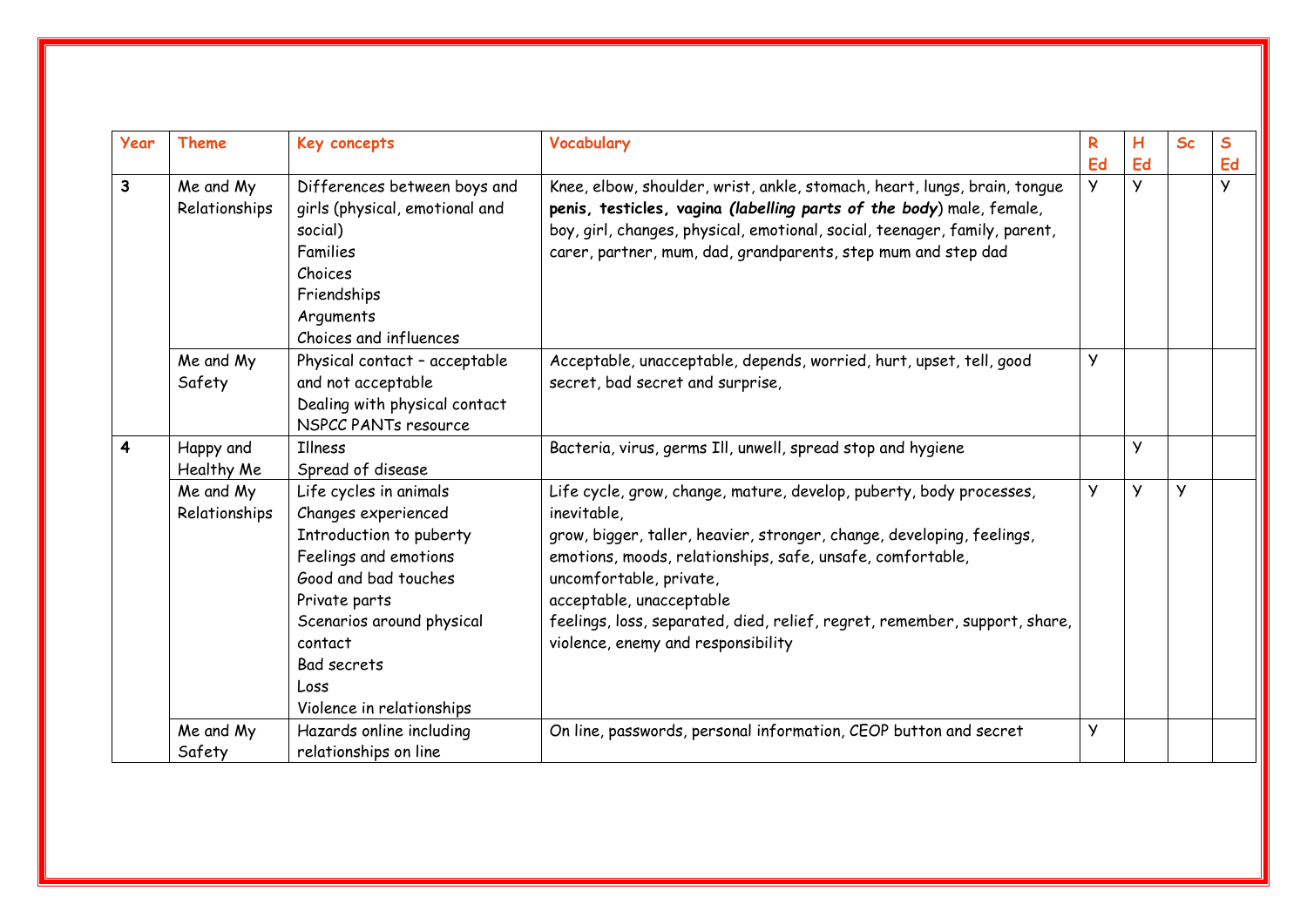| 5 | Me and My<br>Relationships | Changes in boys and girls<br>Menstruation/Periods<br>Realities and myths about<br>periods<br>Provision in school for periods<br>Gender stereotypes<br>Hygiene<br>Relationships<br>Love<br>What makes a good partner?<br>Unhealthy relationships<br>Pressure | Puberty, menstruation (period), ovary, ovum, fallopian tubes, womb,<br>vagina, labia, vulva, clitoris, breasts, monthly, sanitary towels, tampons,<br>stereotype, gender, individuals, expectations, discrimination, change,<br>personal hygiene, hormones, bacteria, sweat, perspire, greasy, odour,<br>toiletries, relationships, love, partner, marry, marriage, secret, risk and<br>responsibility | У |   |   |  |
|---|----------------------------|-------------------------------------------------------------------------------------------------------------------------------------------------------------------------------------------------------------------------------------------------------------|--------------------------------------------------------------------------------------------------------------------------------------------------------------------------------------------------------------------------------------------------------------------------------------------------------------------------------------------------------------------------------------------------------|---|---|---|--|
| 6 | Me and My<br>Relationships | Concerns and worries<br>NSPCC - In the Know                                                                                                                                                                                                                 | Puberty and feelings                                                                                                                                                                                                                                                                                                                                                                                   |   | y |   |  |
|   | Happy and<br>Healthy Me    | Internal sexual organs<br>Menstruation<br>Gender stereotypes                                                                                                                                                                                                | Puberty, emotional, physical, social, compromise, negotiate,<br>reproductive organs, cervix, bladder, scrotum, sperm duct, urethra,<br>sperm, egg, womb, penis, vagina, hips, testicles, baby, periods, breasts<br>and ovaries                                                                                                                                                                         | У | У | У |  |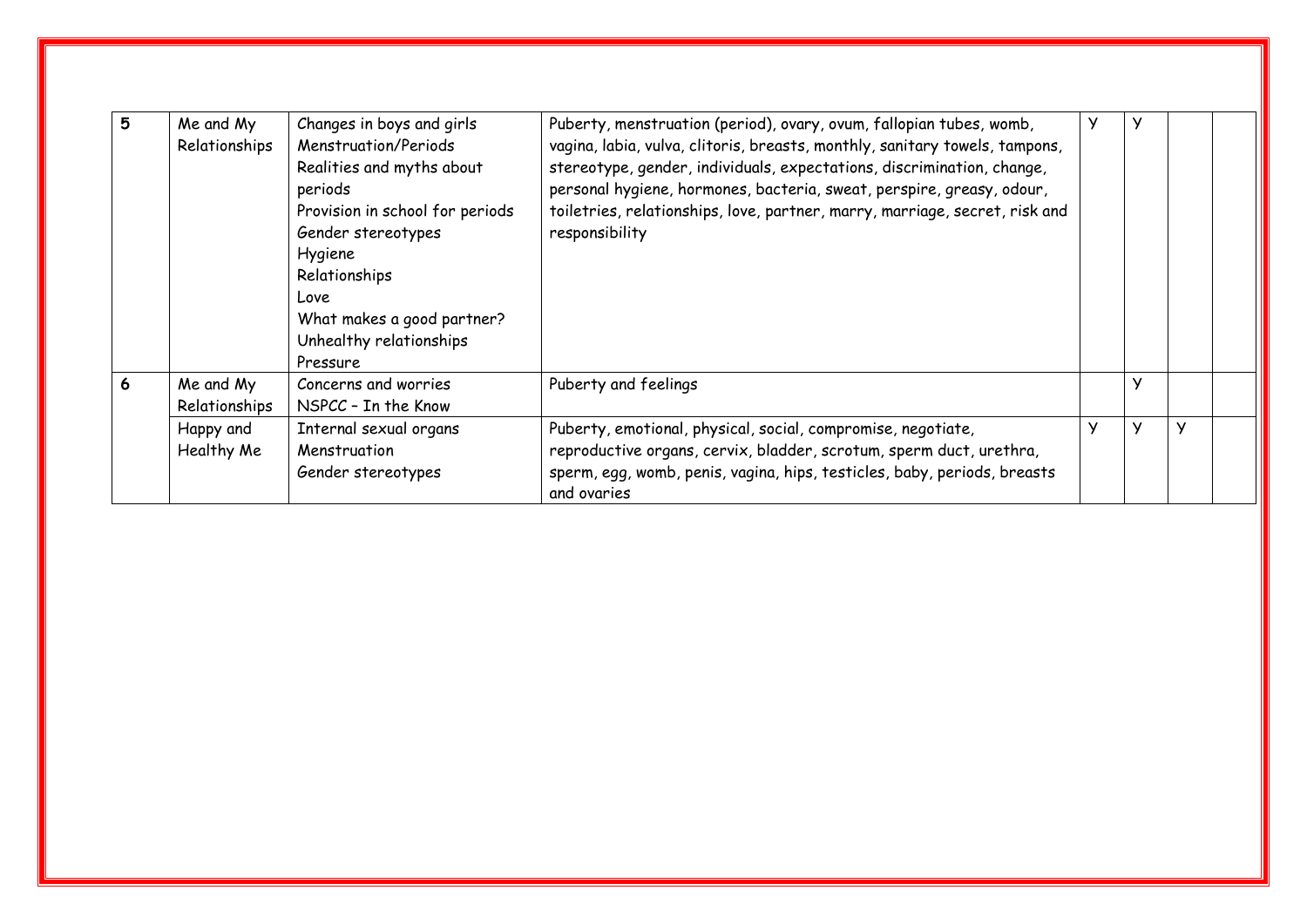# **Appendix 3: By the end of primary school pupils should know:**

# **Primary Relationships**

| <b>TOPIC</b>                    | PUPILS SHOULD KNOW                                                                                                                                                                                                                                          |  |  |  |  |
|---------------------------------|-------------------------------------------------------------------------------------------------------------------------------------------------------------------------------------------------------------------------------------------------------------|--|--|--|--|
| Families and<br>people who care | That families are important for children growing up because they can give love, security<br>and stability                                                                                                                                                   |  |  |  |  |
| about me                        | The characteristics of healthy family life, commitment to each other, including in times of<br>difficulty, protection and care for children and other family members, the importance of<br>spending time together and sharing each other's lives            |  |  |  |  |
|                                 | That others' families, either in school or in the wider world, sometimes look different from<br>their family, but that they should respect those differences and know that other children's<br>families are also characterised by love and care             |  |  |  |  |
|                                 | That stable, caring relationships, which may be of different types, are at the heart of<br>happy families, and are important for children's security as they grow up                                                                                        |  |  |  |  |
|                                 | That marriage represents a formal and legally recognised commitment of two people to<br>$\bullet$<br>each other which is intended to be lifelong                                                                                                            |  |  |  |  |
|                                 | How to recognise if family relationships are making them feel unhappy or unsafe, and how<br>$\bullet$<br>to seek help or advice from others if needed                                                                                                       |  |  |  |  |
| Caring<br>friendships           | How important friendships are in making us feel happy and secure, and how people choose<br>and make friends                                                                                                                                                 |  |  |  |  |
|                                 | The characteristics of friendships, including mutual respect, truthfulness, trustworthiness,<br>loyalty, kindness, generosity, trust, sharing interests and experiences and support with<br>problems and difficulties                                       |  |  |  |  |
|                                 | That healthy friendships are positive and welcoming towards others, and do not make<br>others feel lonely or excluded                                                                                                                                       |  |  |  |  |
|                                 | That most friendships have ups and downs, and that these can often be worked through so<br>that the friendship is repaired or even strengthened, and that resorting to violence is never<br>right                                                           |  |  |  |  |
|                                 | How to recognise who to trust and who not to trust, how to judge when a friendship is<br>$\bullet$<br>making them feel unhappy or uncomfortable, managing conflict, how to manage these situations<br>and how to seek help or advice from others, if needed |  |  |  |  |
| Respectful<br>relationships     | The importance of respecting others, even when they are very different from them (for<br>$\bullet$<br>example, physically, in character, personality or backgrounds), or make different choices or<br>have different preferences or beliefs                 |  |  |  |  |
|                                 | Practical steps they can take in a range of different contexts to improve or support<br>respectful relationships                                                                                                                                            |  |  |  |  |
|                                 | The conventions of courtesy and manners<br>$\bullet$                                                                                                                                                                                                        |  |  |  |  |
|                                 | The importance of self-respect and how this links to their own happiness<br>٠                                                                                                                                                                               |  |  |  |  |
|                                 | That in school and in wider society they can expect to be treated with respect by others,<br>٠<br>and that in turn they should show due respect to others, including those in positions of<br>authority                                                     |  |  |  |  |
|                                 | About different types of bullying (including cyberbullying), the impact of bullying,<br>$\bullet$<br>responsibilities of bystanders (primarily reporting bullying to an adult) and how to get help                                                          |  |  |  |  |
|                                 | What a stereotype is, and how stereotypes can be unfair, negative or destructive                                                                                                                                                                            |  |  |  |  |
|                                 | The importance of permission-seeking and giving in relationships with friends, peers and<br>adults                                                                                                                                                          |  |  |  |  |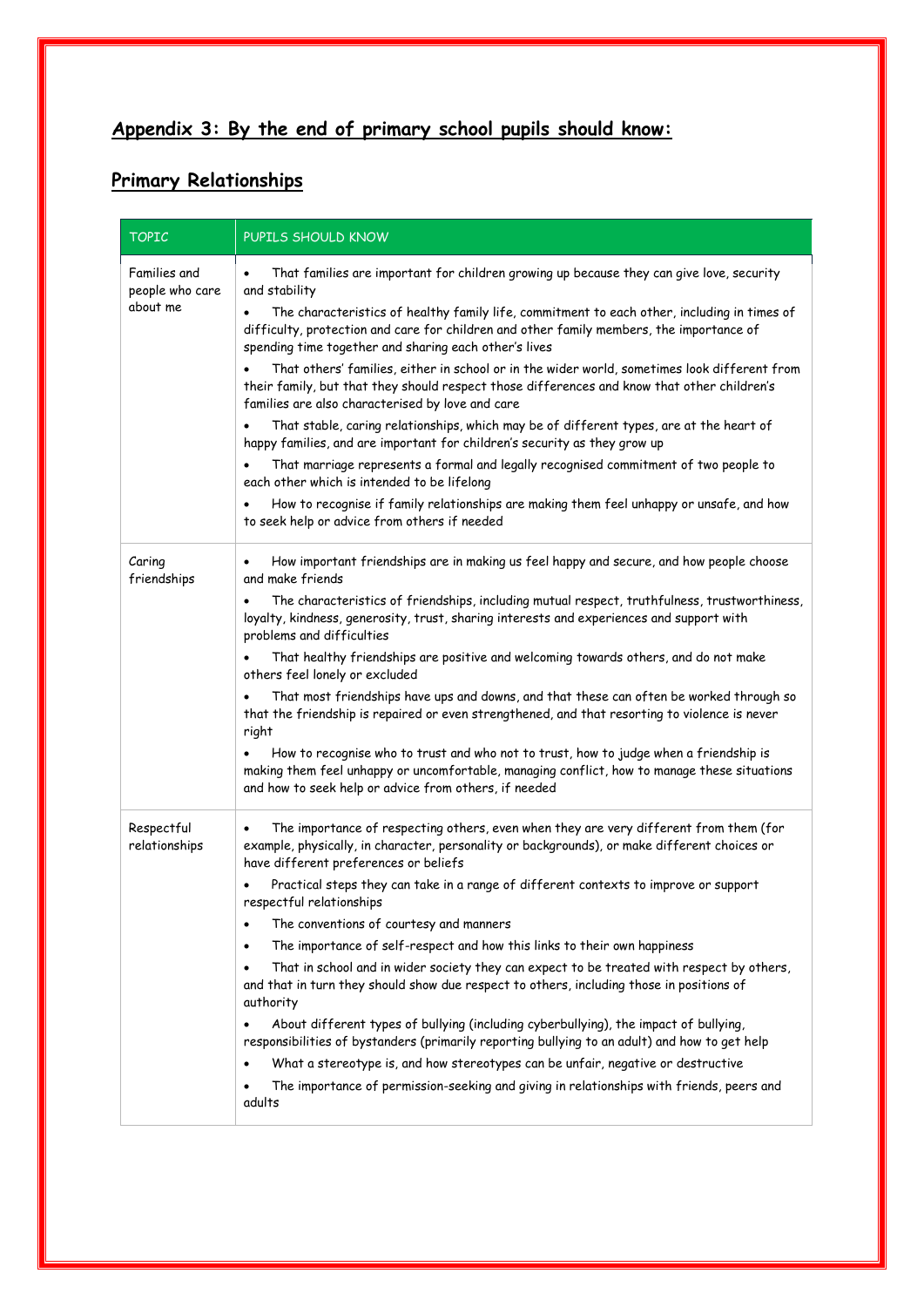| <b>TOPIC</b>            | PUPILS SHOULD KNOW                                                                                                                                                                |
|-------------------------|-----------------------------------------------------------------------------------------------------------------------------------------------------------------------------------|
| Online<br>relationships | That people sometimes behave differently online, including by pretending to be someone<br>٠<br>they are not                                                                       |
|                         | That the same principles apply to online relationships as to face-to face relationships,<br>including the importance of respect for others online including when we are anonymous |
|                         | The rules and principles for keeping safe online, how to recognise risks, harmful content<br>and contact, and how to report them                                                  |
|                         | How to critically consider their online friendships and sources of information including<br>awareness of the risks associated with people they have never met                     |
|                         | How information and data is shared and used online<br>$\bullet$                                                                                                                   |
| Being safe              | What sorts of boundaries are appropriate in friendships with peers and others (including in<br>$\bullet$<br>a digital context)                                                    |
|                         | About the concept of privacy and the implications of it for both children and adults;<br>including that it is not always right to keep secrets if they relate to being safe       |
|                         | That each person's body belongs to them, and the differences between appropriate and<br>inappropriate or unsafe physical, and other, contact                                      |
|                         | How to respond safely and appropriately to adults they may encounter (in all contexts,<br>including online) whom they do not know                                                 |
|                         | How to recognise and report feelings of being unsafe or feeling bad about any adult<br>$\bullet$                                                                                  |
|                         | How to ask for advice or help for themselves or others, and to keep trying until they are<br>heard                                                                                |
|                         | How to report concerns or abuse, and the vocabulary and confidence needed to do so<br>٠                                                                                           |
|                         | Where to get advice e.g. family, school and/or other sources<br>٠                                                                                                                 |

# **Primary Health Education**

| <b>TOPIC</b>          | PUPILS SHOULD KNOW                                                                                                                                                                                                                                                                                                              |
|-----------------------|---------------------------------------------------------------------------------------------------------------------------------------------------------------------------------------------------------------------------------------------------------------------------------------------------------------------------------|
| Mental well-<br>being | that mental wellbeing is a normal part of daily life, in the same way as physical health<br>٠<br>that there is a normal range of emotions (e.g. happiness, sadness, anger, fear, surprise,<br>$\bullet$<br>nervousness) and scale of emotions that all humans experience in relation to different<br>experiences and situations |
|                       | how to recognise and talk about their emotions, including having a varied vocabulary of<br>$\bullet$<br>words to use when talking about their own and others' feelings.                                                                                                                                                         |
|                       | how to judge whether what they are feeling and how they are behaving is appropriate and<br>$\bullet$<br>proportionate                                                                                                                                                                                                           |
|                       | the benefits of physical exercise, time outdoors, community participation, voluntary and<br>service-based activity on mental wellbeing and happiness                                                                                                                                                                            |
|                       | simple self-care techniques, including the impact of relaxation, time spent with friends and<br>family and the benefits of hobbies and interests                                                                                                                                                                                |
|                       | isolation and loneliness can affect children and that it is very important for children to<br>discuss their feelings with an adult and seek support                                                                                                                                                                             |
|                       | that bullying (including cyberbullying) has a negative and often lasting impact on mental<br>wellbeing                                                                                                                                                                                                                          |
|                       | where and how to seek support (including recognising the triggers for seeking support),<br>including whom in school they should speak to if they are worried about their own or someone<br>else's mental wellbeing or ability to control their emotions (including issues arising online).                                      |
|                       | it is common for people to experience mental ill health. For many people who do, the<br>problems can resolve if the right support is made available and accessed, especially if they<br>access support as early as possible                                                                                                     |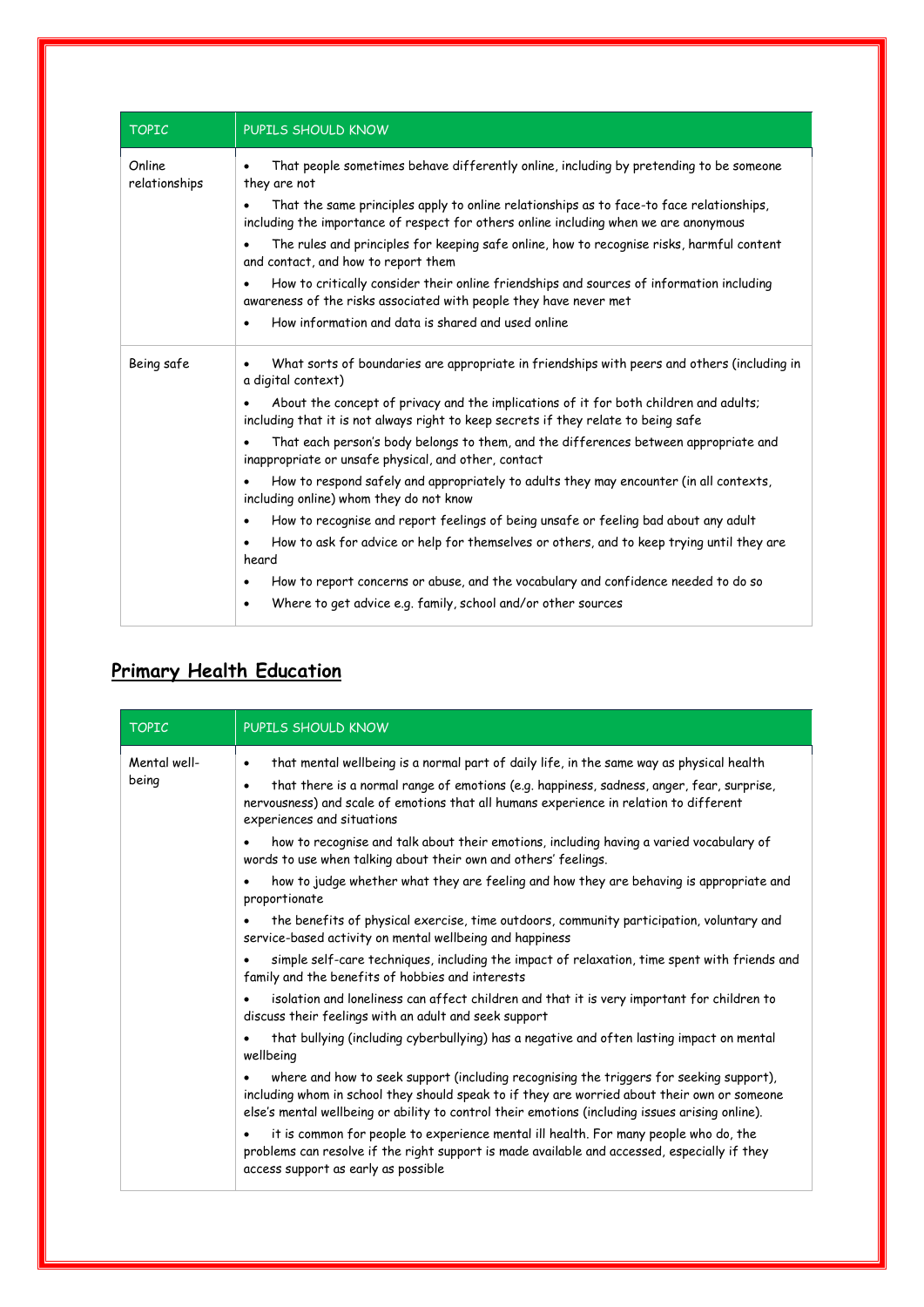| <b>TOPIC</b>                   | PUPILS SHOULD KNOW                                                                                                                                                                                                                                                                                                                                                                                                                                                                                                                                                                                                                                                                                                                                                                                                                                                                                                                                                                                                                                                                                   |
|--------------------------------|------------------------------------------------------------------------------------------------------------------------------------------------------------------------------------------------------------------------------------------------------------------------------------------------------------------------------------------------------------------------------------------------------------------------------------------------------------------------------------------------------------------------------------------------------------------------------------------------------------------------------------------------------------------------------------------------------------------------------------------------------------------------------------------------------------------------------------------------------------------------------------------------------------------------------------------------------------------------------------------------------------------------------------------------------------------------------------------------------|
| Internet safety<br>and harms   | that for most people the internet is an integral part of life and has many benefits<br>$\bullet$<br>about the benefits of rationing time spent online, the risks of excessive time spent on<br>$\bullet$<br>electronic devices and the impact of positive and negative content online on their own and<br>others' mental and physical wellbeing<br>how to consider the effect of their online actions on others and know how to recognise and<br>display respectful behaviour online and the importance of keeping personal information private<br>why social media, some computer games and online gaming, for example, are age restricted<br>$\bullet$<br>that the internet can also be a negative place where online abuse, trolling, bullying and<br>harassment can take place, which can have a negative impact on mental health<br>how to be a discerning consumer of information online including understanding that<br>information, including that from search engines, is ranked, selected and targeted<br>where and how to report concerns and get support with issues online<br>$\bullet$ |
| Physical health<br>and Fitness | the characteristics and mental and physical benefits of an active lifestyle<br>$\bullet$<br>the importance of building regular exercise into daily and weekly routines and how to<br>$\bullet$<br>achieve this, for example walking or cycling to school, a daily active mile or other forms of<br>regular, vigorous exercise.<br>the risks associated with an inactive lifestyle (including obesity).<br>how and when to seek support including which adults to speak to in school if they are<br>worried about their health                                                                                                                                                                                                                                                                                                                                                                                                                                                                                                                                                                        |
| <b>Healthy Eating</b>          | what constitutes a healthy diet (including understanding calories, and nutritional content).<br>$\bullet$<br>the principles of planning and preparing a range of healthy meals<br>$\bullet$<br>the characteristics of a poor diet and risks associated with unhealthy eating (including, for<br>example, obesity and tooth decay) and other behaviours (e.g. the impact of alcohol on diet or<br>health)                                                                                                                                                                                                                                                                                                                                                                                                                                                                                                                                                                                                                                                                                             |
| Drugs, Alcohol<br>and Tobacco  | the facts about legal and illegal harmful substances and associated risks, including smoking,<br>$\bullet$<br>alcohol use and drug-taking                                                                                                                                                                                                                                                                                                                                                                                                                                                                                                                                                                                                                                                                                                                                                                                                                                                                                                                                                            |
| Health and<br>Prevention       | how to recognise early signs of physical illness, such as weight loss, or unexplained changes<br>to the body.<br>about safe and unsafe exposure to the sun, and how to reduce the risk of sun damage,<br>$\bullet$<br>including skin cancer<br>the importance of sufficient good quality sleep for good health and that a lack of sleep can<br>affect weight, mood and ability to learn<br>about dental health and the benefits of good oral hygiene and dental flossing, including<br>regular check-ups to the dentist<br>about personal hygiene and germs including bacteria, viruses, how they are spread and<br>treated and the importance of handwashing<br>the facts and science relating to allergies, immunisation and vaccination<br>$\bullet$                                                                                                                                                                                                                                                                                                                                              |
| Basic First Aid                | know how to make a clear and efficient call to emergency services if necessary<br>$\bullet$<br>concepts of basic first-aid, for example dealing with common injuries, including head<br>injuries                                                                                                                                                                                                                                                                                                                                                                                                                                                                                                                                                                                                                                                                                                                                                                                                                                                                                                     |
| Changing<br>Adolescent Body    | key facts about puberty and the changing adolescent body, particularly from age 9 through<br>to age 11, including physical and emotional changes<br>about menstrual wellbeing including the key facts about the menstrual cycle<br>$\bullet$                                                                                                                                                                                                                                                                                                                                                                                                                                                                                                                                                                                                                                                                                                                                                                                                                                                         |